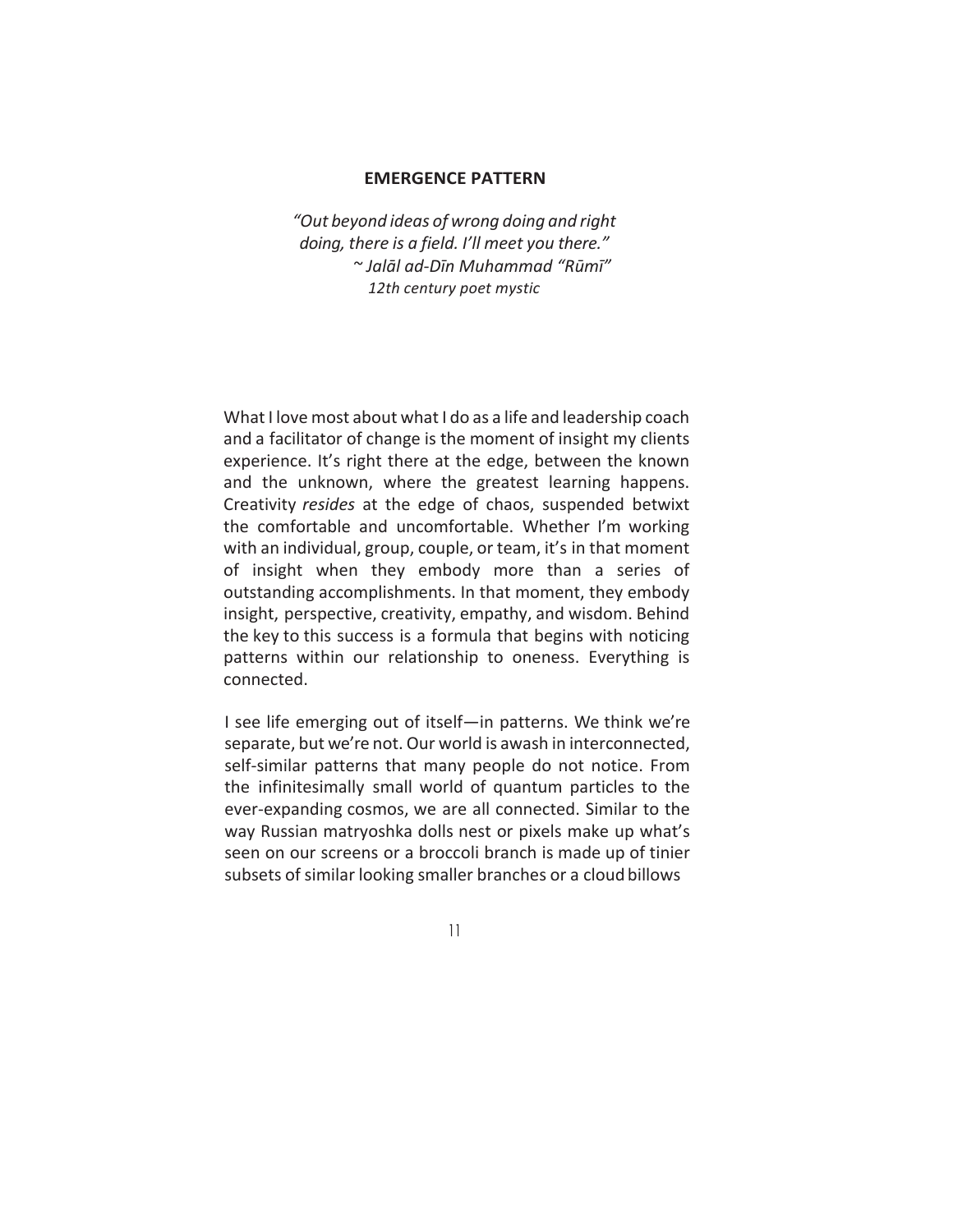up and out from a smaller pattern-all of life is self-similar expressions connected to and emerging out of and into a greater whole. They're not identical, but they are self-similar. Self-similar patterns that repeat themselves at every scale are called *fractals*. We'll look more at fractals in the section called Fractal Leadership. These emerging patterns, fractals, point to a similarity theme that helps us see how interconnected we all are.

The limitations of how we think and where we stand affect how much of the pattern we're able to see and comprehend. Perspective changes everything. There are no true straight lines in nature. Everything bends out of sight or into view eventually.

When we fail to see our connection to one another and the systems that sustain us as a whole, we fall out of possibility with one another. According to mathematical studies in chaos theory, small causes have large effects. Consider how off-track an airplane would be if its destination coordinates were off by a few degrees. Over long distances, that plane would miss the airport and maybe even bypass the entire destination city itself. Every action has a reaction and opposite effect. Thus, everything is, in one way or another, intrinsically connected and fundamentally interrelated. The connection between all things, physical and non-physical, makes a difference in how we experience, express, and affect change in our lives.

Among fractal patterns, I discovered three influential spheres that might help bring some perspective to your experience of life itself. I call this expression the *Emergence Pattern*. Each of these spheres affects the other from the inside out and vice versa, acting as one infinite rippling body, like ripples in a pond if the ripples could go on forever. Here's how I see the Emergence Pattern functioning and the consequences of us disregarding our relationship to a greater whole.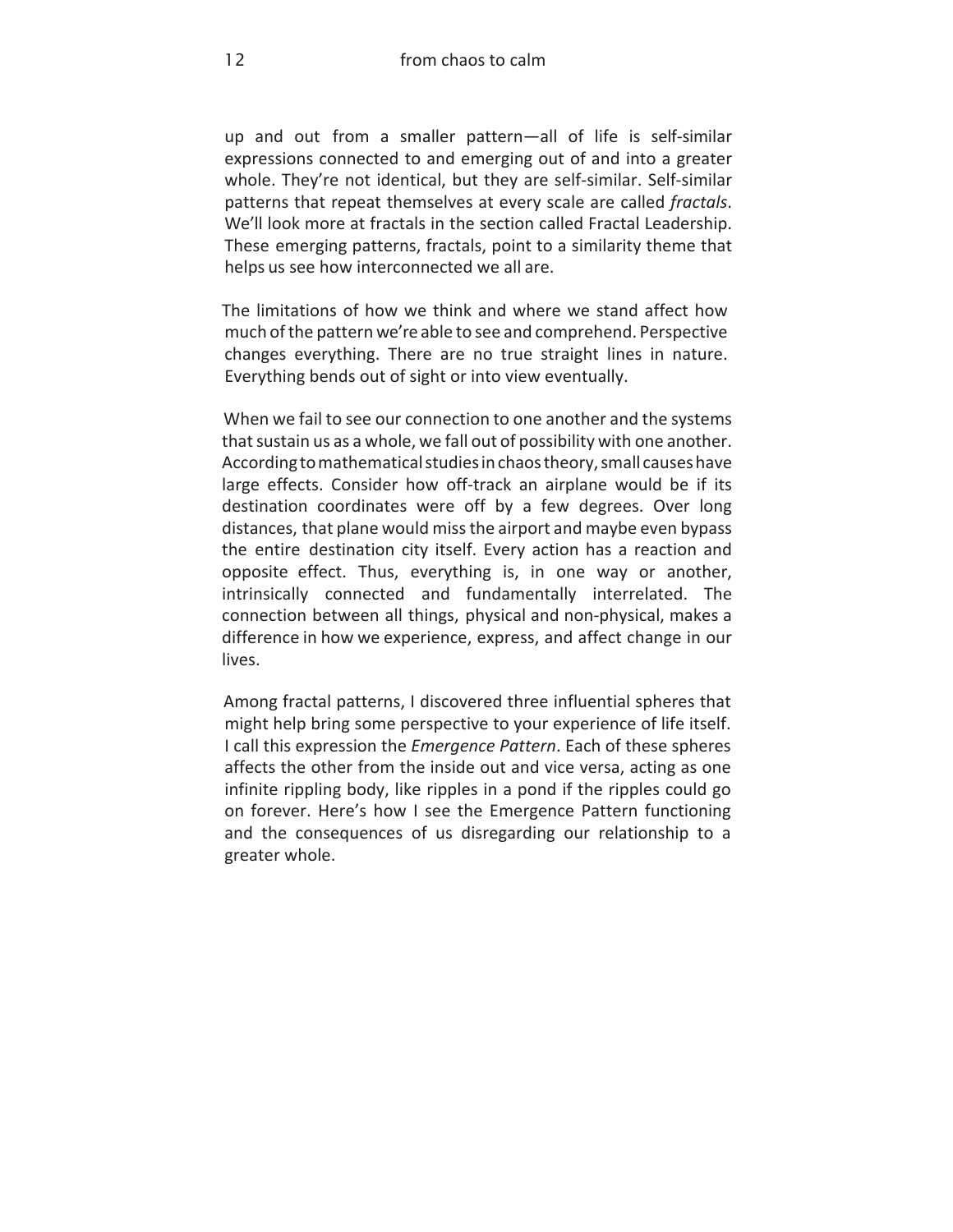

The Personal Influence sphere is internal and intimate. It is you. It identifies the way you think and make choices, and ultimately, it influences your *experience of life itself*. Either based on gut instinct or learned behavior, this most inner core sphere is where filters, assumptions, and habits are created and enforced all the way back from our earliest age to a moment ago. The Personal Influence sphere involves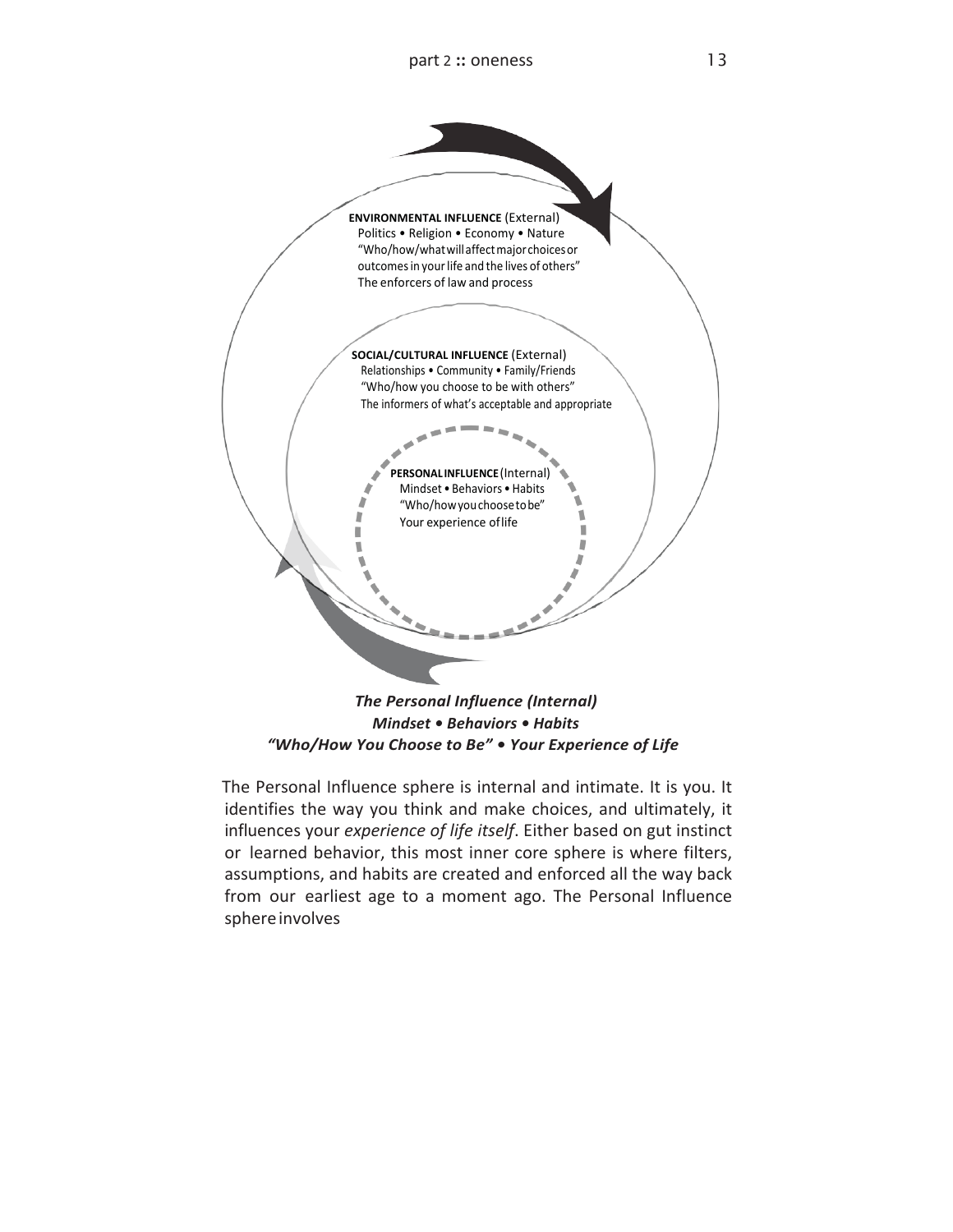both subconscious and conscious influences. How you think (or not think) about something effects how you maneuver in the world.

The Personal Influence sphere is where you determine your reality. It affects who you choose to be and how you choose to see yourself—whether you're consciously aware of this or not. Your Personal Influence sphere is the ultimate filter from which all of life expresses and experiences itself for you. It's a close-to-home micro world where you have the most control to change and influence behaviors through developing awareness*first*. The Personal Influence sphere is where you have the *most control*. When we don't see our interconnection, we suppress and oppress one another and ourselves when we could experience more moments of peace, prosperity, and partnership instead.

*CONSIDER THIS*  $\rightarrow$  *Bring attention to your mindset and behaviors.* Upset is optional. Ask yourself, what are the "phenomena" you're experiencing. What are the sensations? Allow your symptoms to be *your teacher.* Follow the symptoms like breadcrumbs to your next action step. Keep in mind that sometimes no action is better than *action.*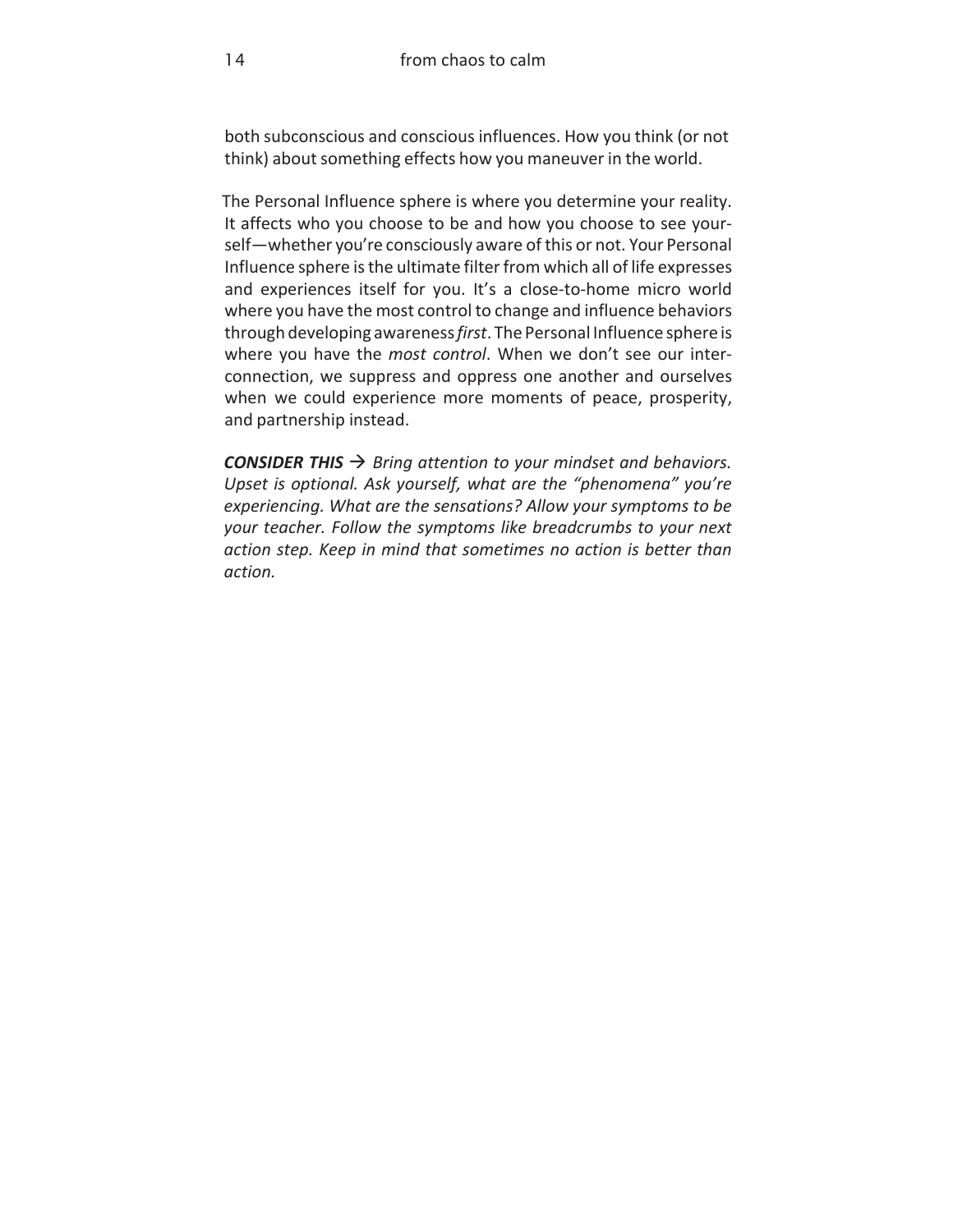

The Social/Cultural Influence sphere lies right outside the personal influence experience. It includes family, friends, social, and work circles as well as communities you choose to rely on and trust (such as religious or philosophical groups or the place you choose to live/work or your career itself). In the Social/Cultural sphere of influence you have some choice,

some free will.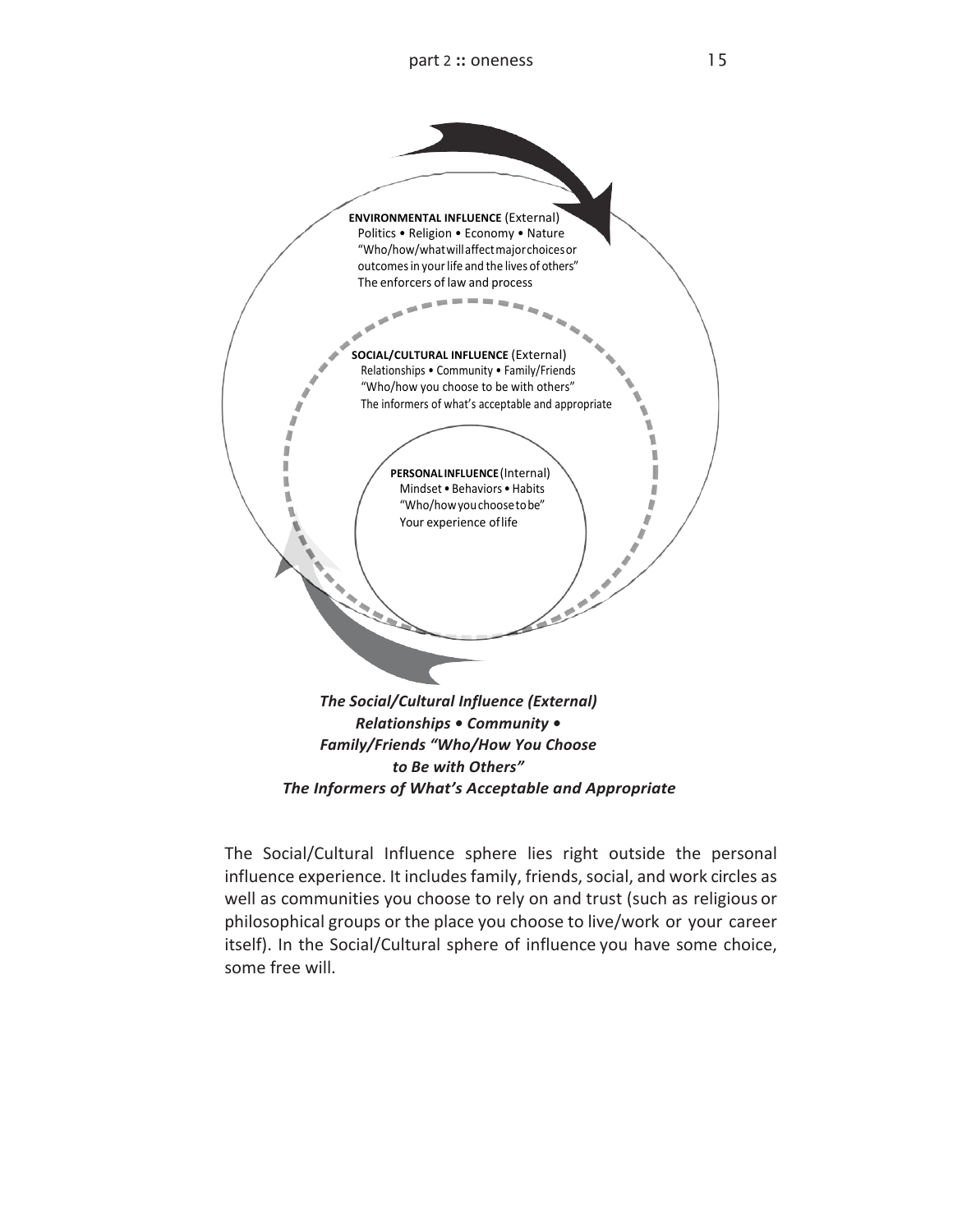These are the influences you had growing up and that are around you on most days as an adult. Some influences are consciously chosen like friends, your career, or the place you choose to live; others, like family or co-workers, are influences but are not chosen by you. Either way, these people and experiences subconsciously influence who you choose to be and how you choose to be with them.

The Social/Cultural sphere influences your sense of self and place. It's about acceptance, appropriateness, and expectation. It begs the questions, "Where do I fit in? Where am I okay to be me? Who *gets*  me? Where amIsafe?" In this part micro, partmacro world, you also hold some control around choice and can influence outcome. Overall, it's where many of our expected "supposed-to" constructs come from. Think of cultural environments and relationships we were immersed in as we grew up (parents, friends, church (or other social group), and school) all the way to what cultural environments and relationships we choose to immerse ourselves in now (partnership, work, places, people, and activities). The Social/Cultural Influence sphere is about your dance with otherness. When we don't see our inter-connection, we hurt one another and tend to become agitators when we should be collaborators.

*CONSIDER THIS*  $\rightarrow$  *Create your inner observer. Realize that what you assume to be true might not be. Every interaction is an opportunity to make new choices. Ask "What is showing up as missing?" Can you show up as what is needed?*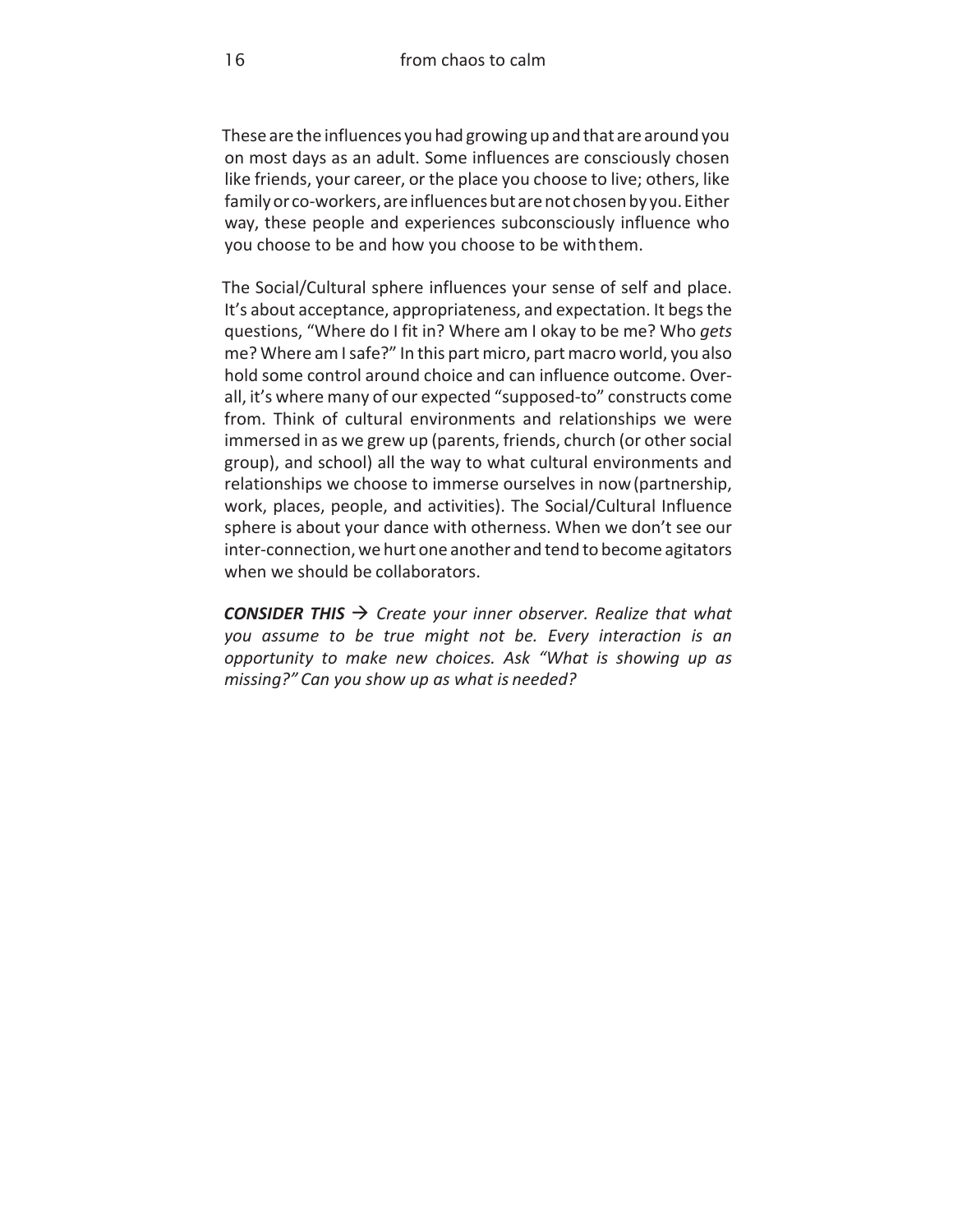

l Ш I) 1 1

*Politics • Religion • Economy • Nature*  "Who/How/What Will Affect Major Choices or Outcomes in Your Life and the Lives of Others" . The Enforcers of Law and Process

The Environmental Influence sphere is the furthest external force from you in this construct. It is like gravity or oxygen. You don't think about it much until it's not there or else it's being challenged in some way. You rely on nature itself to provide the resources to fuel life force for regeneration and repair. You count on a science, a particular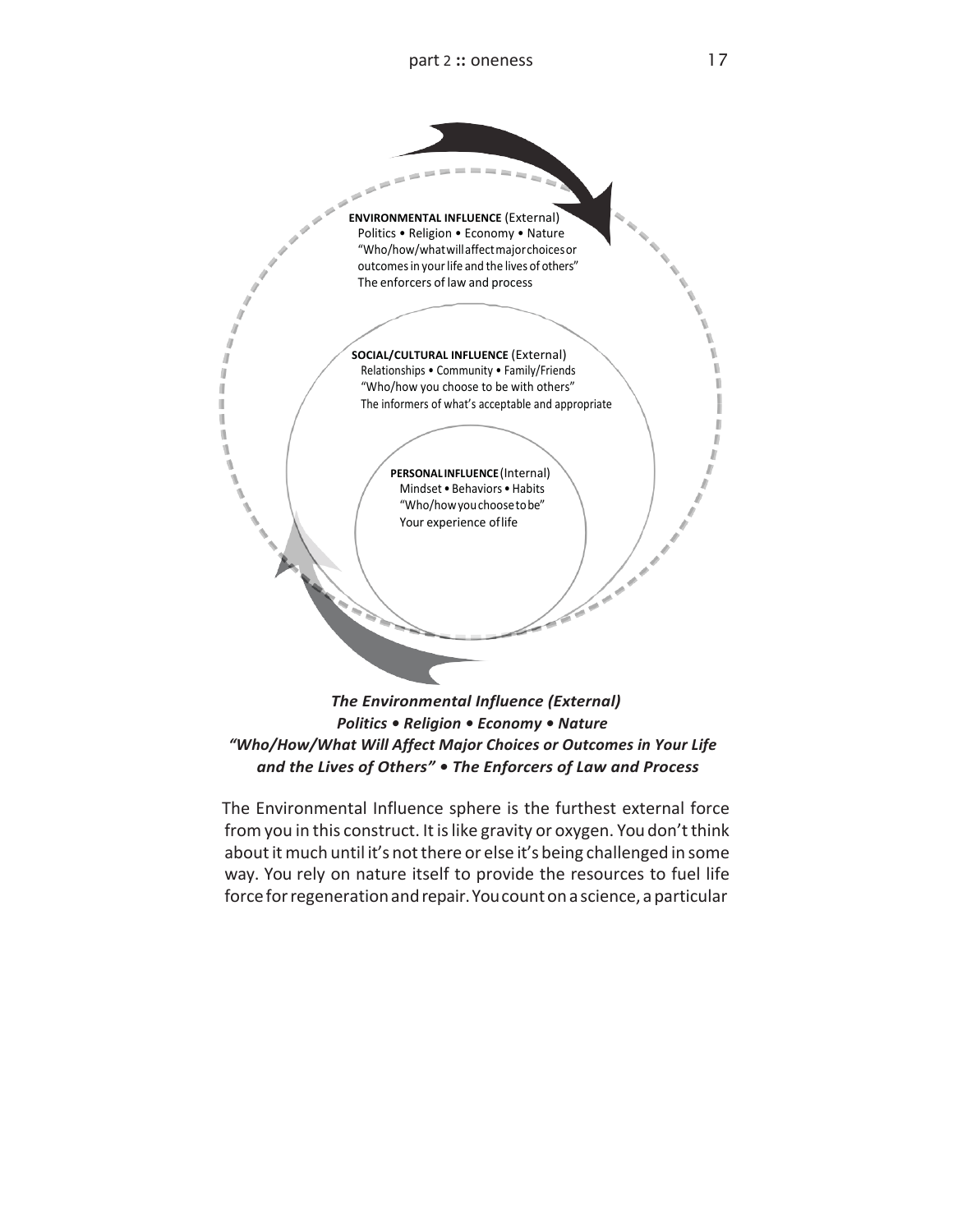philosophy, or religion to help make sense of your place and responsibility in the cosmos, and you rely heavily on the systems or schools of thought that constitute it. You count on political systems to run your country or state safely and (hopefully) they are in-line with most of your most important values. Most of us can get vocal and active even to the point of fighting when any one of these is challenged.

What's normally a quiet system that we don't think about much or engage with very often (unless it's your job or personal interest) becomes very personal when it's challenged or not working as expected. For instance, you count on city systems to provide clean water, safety, and sanitation. When that's breached, you're affected and will demand attention to have services cared for. You rely on the economy to make the exchange of your work and efforts valuable. When the economy tanks and you lose your job or life savings, you might hit the streets in protest or become active in the next election or maybe you simply might shut down into depression. When you're faced with despair, you might pray or rant loudly in public forums.

Environmental influences are way outside of you until they affect you personally—then they become you. These are the enforcers of law and process we all count on and, in general, have very little to no immediate influence upon on our own until our personal boat is rocked by a shift in that sphere.

Any attempt to change the Environmental Influence sphere might well take years to effect and would require a huge input from many others at once and with repetitive vigor to affect change. Whether by hurricane, climate change, social unrest, protests, elections, democracy, or the development of a new society, law, or thinking, the Environmental Influence sphere is about who, how, and what affects major outcomes in many millions to billions of lives at once. It is the macro-world perspective, and it's way bigger than just you, yet includes you. It supports and/or affects you directly and indirectly, most often quiet in the background until something huge happens or requires your attention or contribution.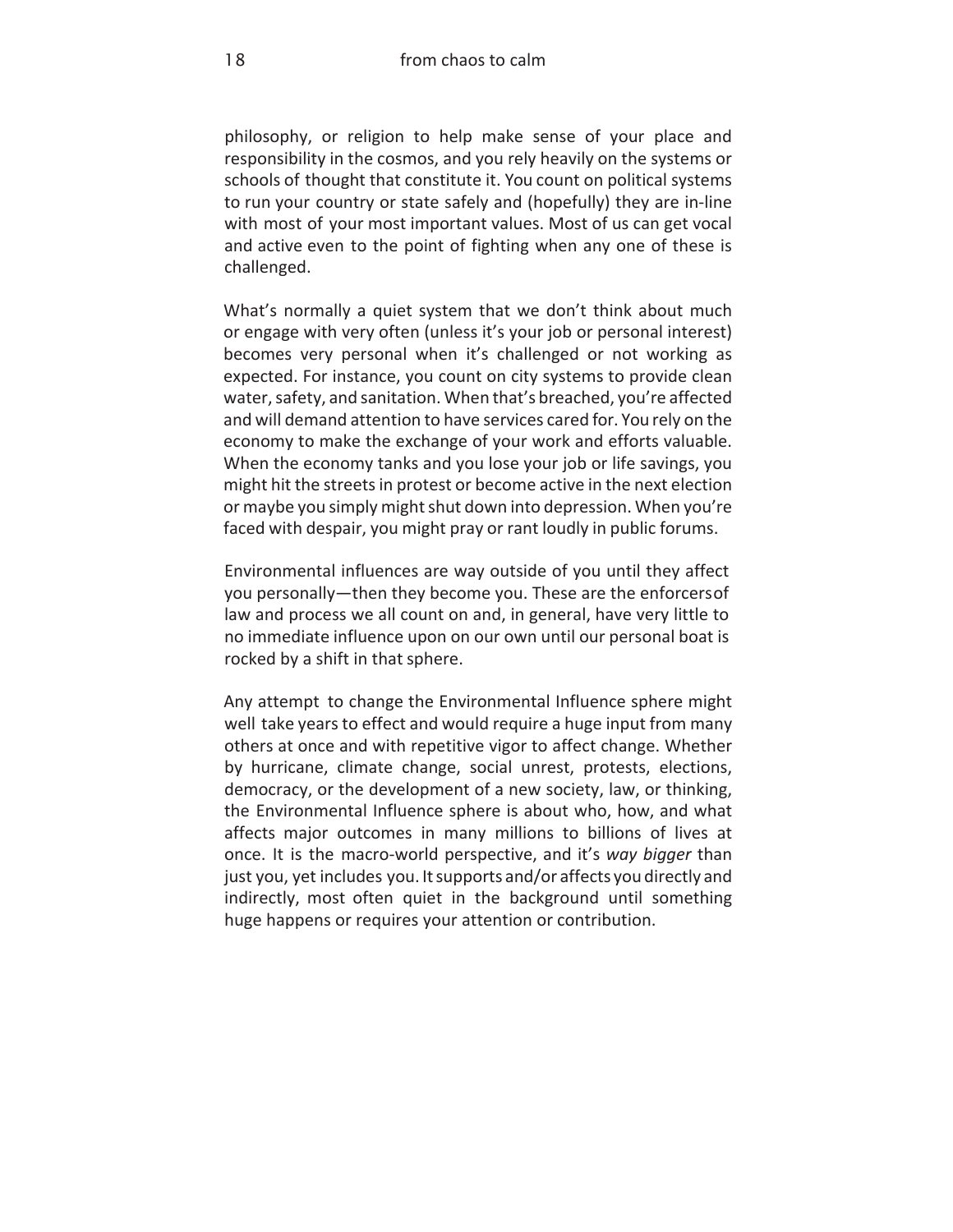The Environmental Influence sphere is the realm of the least direct influence, least free will, yet you could catalyze massive change with just the right positioning, money, contacts, or action. Think Amazon, Apple, NASA, The Paris Accord, Facebook, Trump, a school shooter, cat-5 hurricanes, religious idols, or Elon Musk. These mega-businesses, organizations, weather events, and people catalyzed tremendous momentum and radical thought that changed the world—ultimately affecting entire systems that sustain us, add value, or fracture our reality, true safety, and trust. When we don't see our oneness or our inter-connection, we misunderstand one another, make up stories about one another, suppress, shun, and squander when we'd be better served to uplift and fulfill potential.

**CONSIDER THIS**  $\rightarrow$  Hold a sense of fascination first. Consider the bigger picture. Then ask "What might be the opportunity?"

Consider the whole Emergence Pattern. Take a moment to step back and take the thirty-thousand-foot view of life, then step in real close and look within. From a oneness perspective, *we are all in this*  together. One of the reasons why I believe it's important to realize the ripple effect of the Emergence Pattern is because shortcomings ofseparatenessthinking unleashconsiderable consequences. Linear thinking cheats us. It leads us to think in parts not wholes. It leads us to think we can fix these parts as if they were like pieces of a car, replaceable and un-integrated.

In general, our modern way of thinking approaches life with a repair, replace, or remove mindset. Pop a pill, distract the pain, cover up the engine light, debase, and dispose. That's fine if we're working on an actual machine, but life is not a machine. It's a living system of which we're an intricate part. Living systems create and re-create themselveslike a tree evokesitslife froma seed. Each one of us holds a role, a place, a relationship, and we can initiate a cause and effect on the greater whole.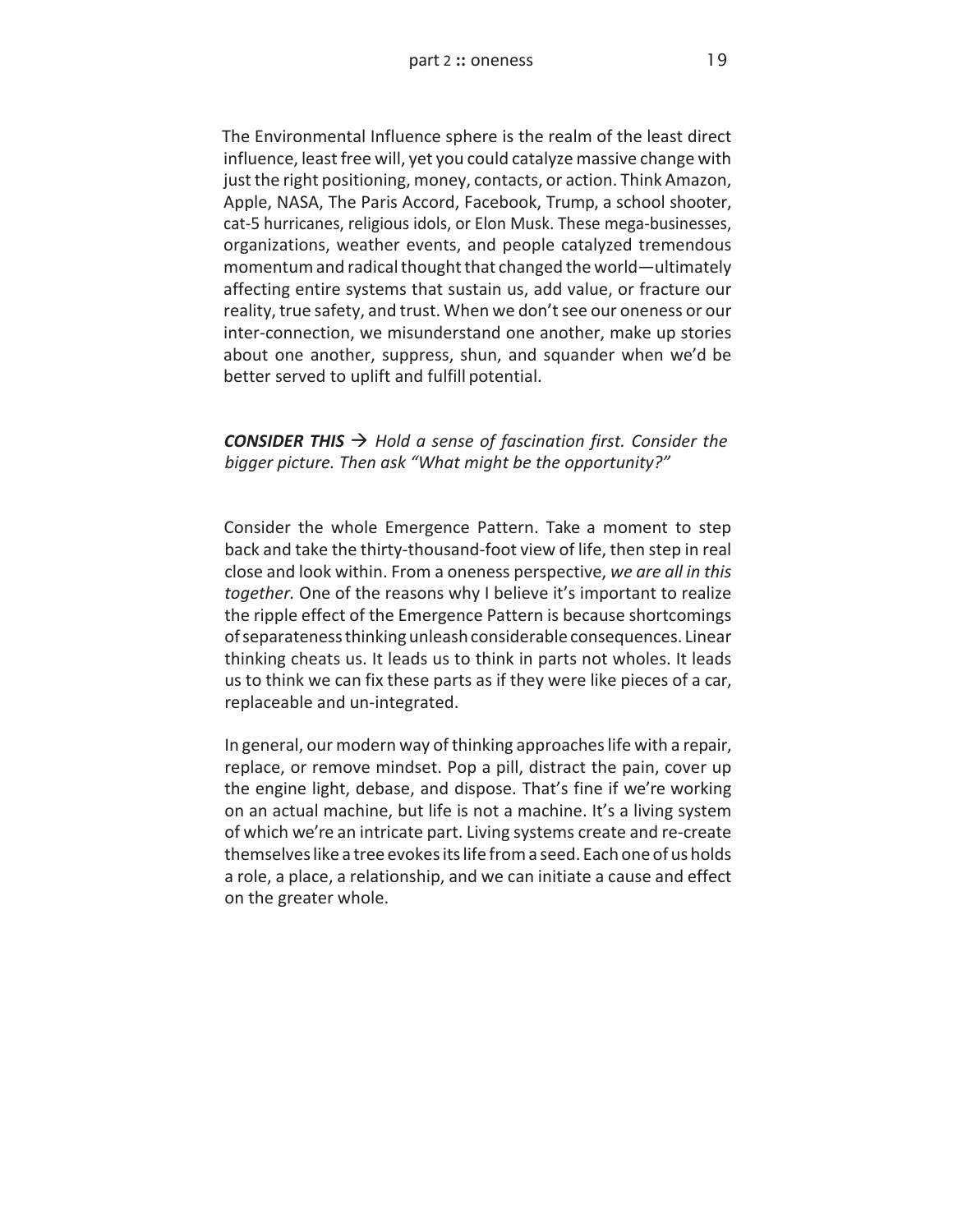Ithinkwe'veenteredthenexthistoricphaseofthespace"inbetween notes"—thejostlingofwhatwasaswemoveintowhatwillbe.It'sthe stage where the comfortable clashes with the uncomfortable.

I believe we are emerging from a triangular shaped, expert at the topdown culture that focuses on perfection and elimination into and toward a new shape that is transparent, imperfect, self-organizing, organic, and messy-chaotic. I like to think of this next wave of change as upgrade, Humanity 2.0. I sense we will have vast improvements in the future, yet the future may look quite different from the world we know today. We'll be caught in the ebb and flow without a paddle if we don't take a better look at our own tools to cope with, lead, and create through change.

Don't believe me? Consider taking a person from the year 1918 and place them in the year 2018. (If you're lucky enough to have an elder nearby who's a century old, ask them how life was. They'll tell you how different things were then.) A one-hundred-year difference doesn't seem like much time, and yet our time traveler from 1918 most likely only knew unpaved streets, maybe a car (if they were lucky), Morse code, shared telephone lines (if they had a phone at all), outdoor wells, pit or pot toilets, coal stoves, and limited healthcare. Unless they were in an "advanced" city like New York or Paris or a Biltmore millionaire, remarkably a time-traveler from even two, three or four hundred years back would know a fairly similar world as our friend from 1918.

Plop our time traveler into today's modern-world, he or she would be flabbergasted by zipping cars, general aviation, modern medicine with its immunizations and replaceable body-parts, the Internet, pocket-sized televisions and cloud data storage, genetically modified food, school shootings, sky-rocketing national debt, suicide rates, and plans to inhabit Mars. A rapid exponential leap like that of one hundred years ago through technology, physics advancements, or global war is liable to catalyze tremendous change like we've never seen in recorded history. We need one another to figure out how to navigate what may come next and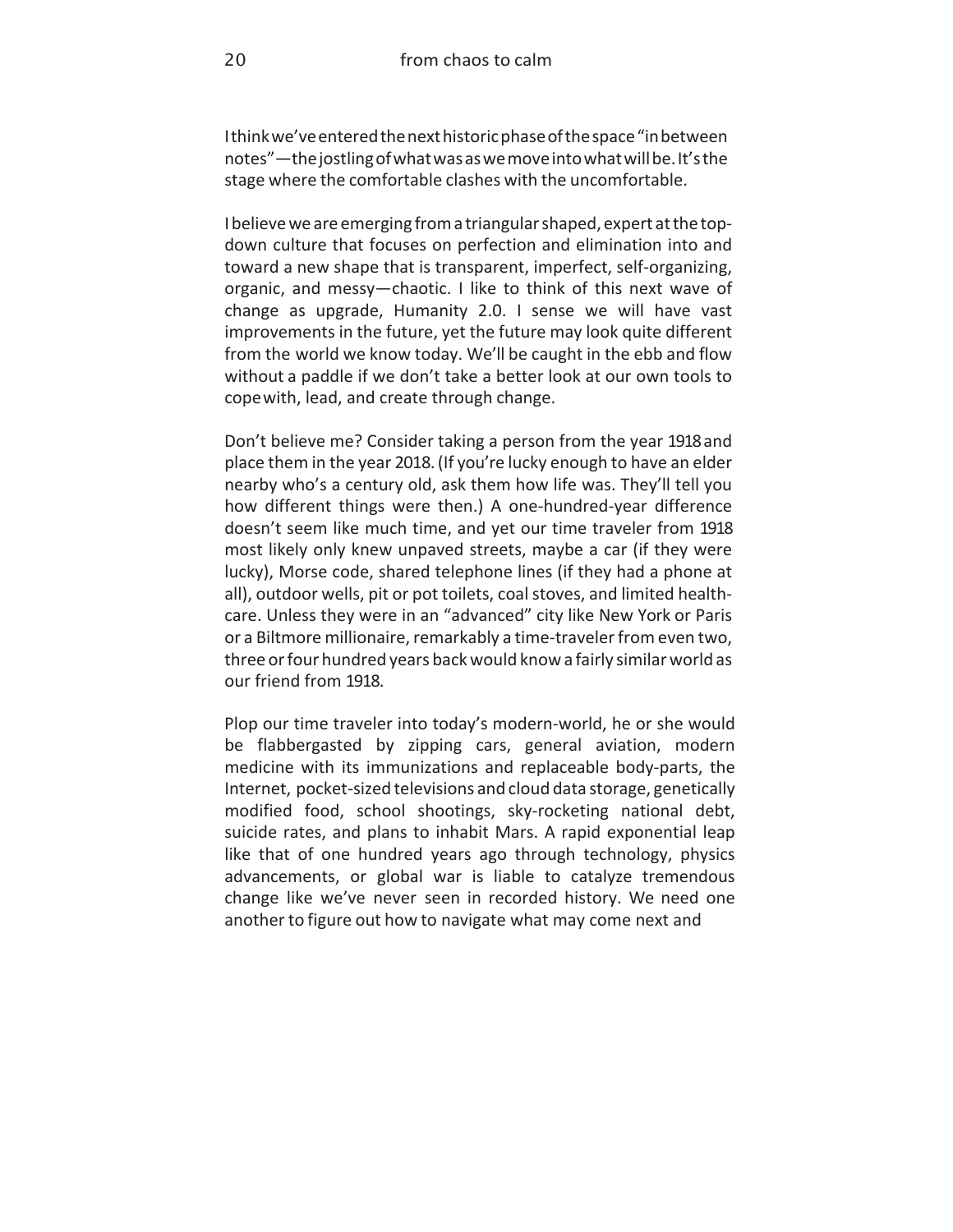could come next if we don't ask powerful questions and stop turning a blind eye to our pain and circumstances. We cannot outrun nor can we halt change, but we can move with it, create with it, sustainably lead and transform through it. We've got to be willing to see how interconnected we all are with one another and the systems that sustain us.

We are all in this together and that won't always be so. We are ina time when seeing just how much we all have in common with one another-life, death, and a dash of time in between is critical. It is important to investigate what we can control and how, starting with our own awakening. That's where resilience begins.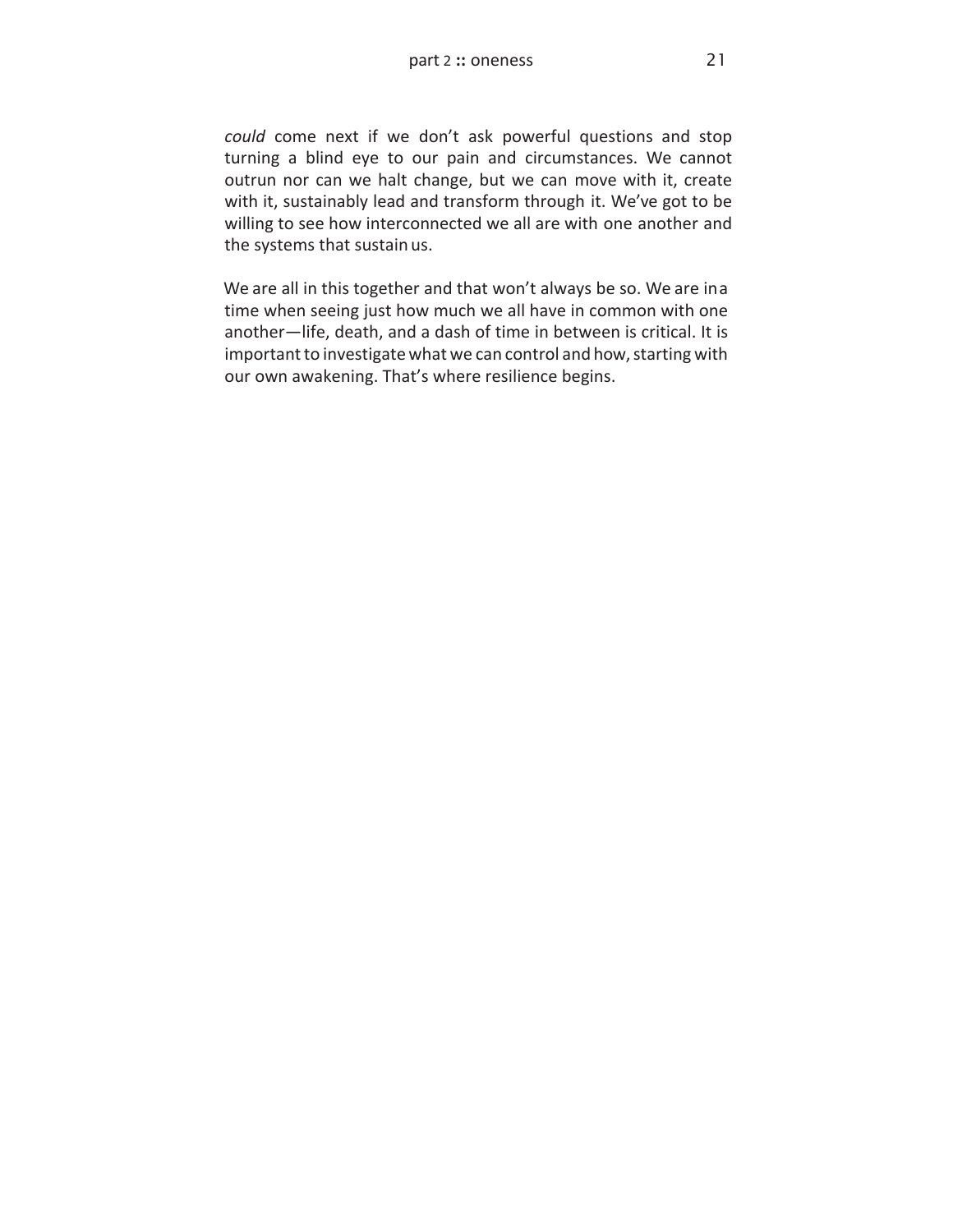FROM CHAOS TO CALM :: Remember-everything is connected.

*• What do you find yourself worrying about most? What*  sphere is that in?

*• Considering that, which sphere might need more or less of your attention right now?*

*• Where are you being called to step up and lead in a big way?*